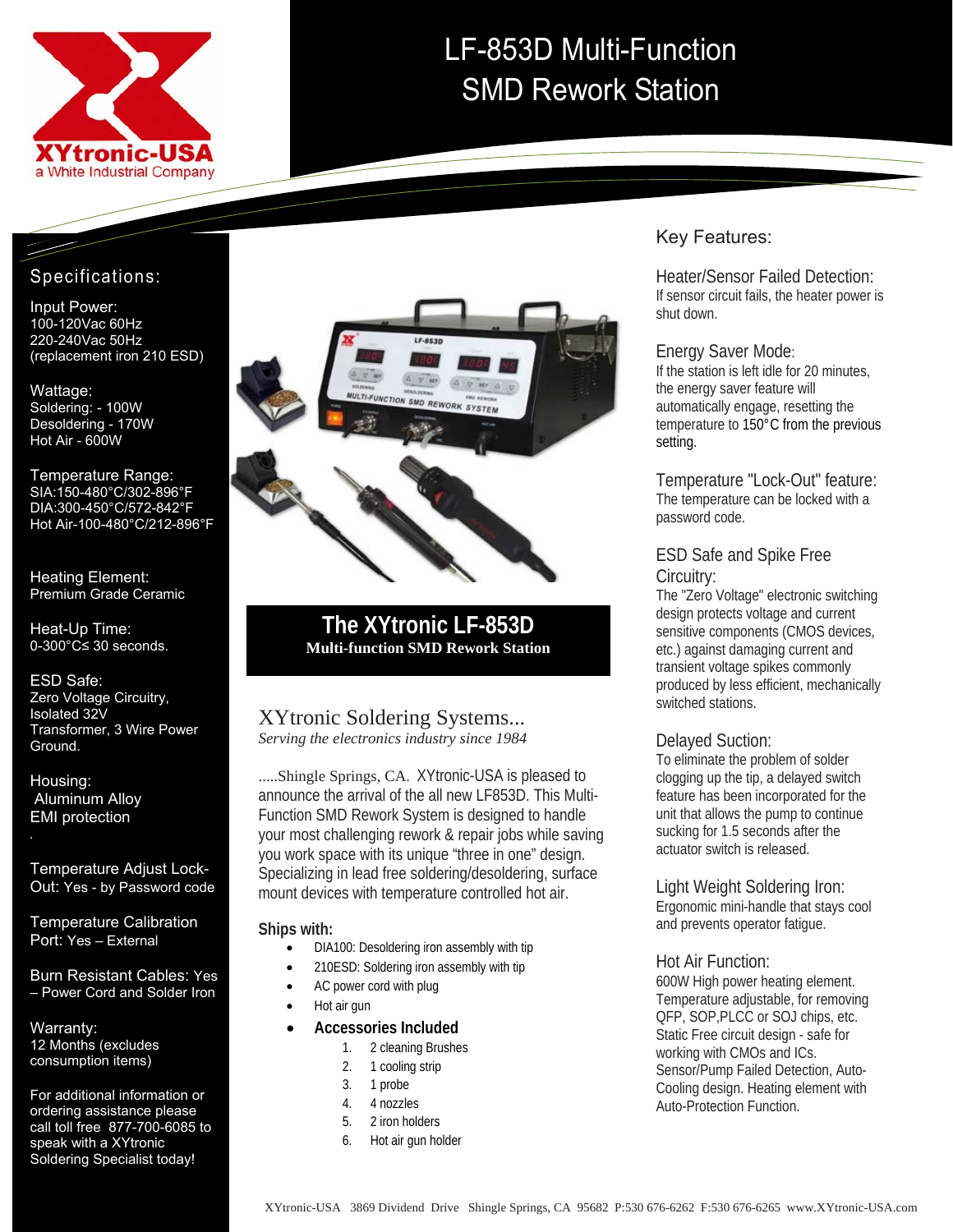# XY-LF-853D SPECIFICATIONS CHART

Interchangeable Tips for SIA 210ESD:



# Desoldering Tips for DIA 100



| <b>MODEL</b>            |                              | LF-853D Multi-Function SMD<br>Rework System |                 |
|-------------------------|------------------------------|---------------------------------------------|-----------------|
| Power Voltage           |                              | 220-240Vac 50Hz/                            | 100-120Vac 60Hz |
| Fuse (Fast type)        |                              | 10A (Fast type)                             | 15A (Fast type) |
| Power Consumption (Max) |                              | 900W                                        |                 |
| Weight                  |                              | 12kg                                        |                 |
| Soldering               | Power Consumption            | 100W                                        |                 |
|                         | Temperature range            | SIA : 150°C-480°C (302°F-896°F)             |                 |
|                         | Sleep Temperature            | 150°C (302°F)                               |                 |
|                         | Temperature correction range | +99°C~-99°C/+178°F~-178°F                   |                 |
|                         | Default setting              | 150°C(302°F)                                |                 |
|                         |                              | F-1: "000"                                  |                 |
|                         |                              | $F-2$ : "00"                                |                 |
|                         |                              | F-3:"000"                                   |                 |
|                         |                              | F-4 : "°C"                                  |                 |
|                         | Power Consumption            | 170W                                        |                 |
|                         | Temperature range            | DIA: 300°C-450°C (572°F-842°F)              |                 |
|                         | Sleep Temperature            | 200°C (392°F)                               |                 |
| De-Soldering            | Temperature correction range | +99°C~-99°C/+178°F~-178°F                   |                 |
|                         |                              | 300°C (572°F)<br>$F-1:$ "000"               |                 |
|                         |                              |                                             |                 |
|                         | <b>Default Setting</b>       | $F-2$ : "00"                                |                 |
|                         |                              | $F-3$ : "000"                               |                 |
|                         |                              | $F-4$ : "°C"                                |                 |
| Hot Air                 | Power Consumption            | 600W                                        |                 |
|                         | Air Flow                     | 1.5 L / Min -40L / Min                      |                 |
|                         | Temperature range            | 100°C-480°C / 212°F-896°F                   |                 |
|                         | Air range                    | 10-99                                       |                 |
|                         | <b>Default Setting</b>       | $F-1$ : "000"                               |                 |
|                         |                              | $F-2``C"$                                   |                 |
|                         |                              | Temperature100 Air 10                       |                 |

Optional SMD Tweezer TWZ100 Optional Hot Air Pencil: HAP 80



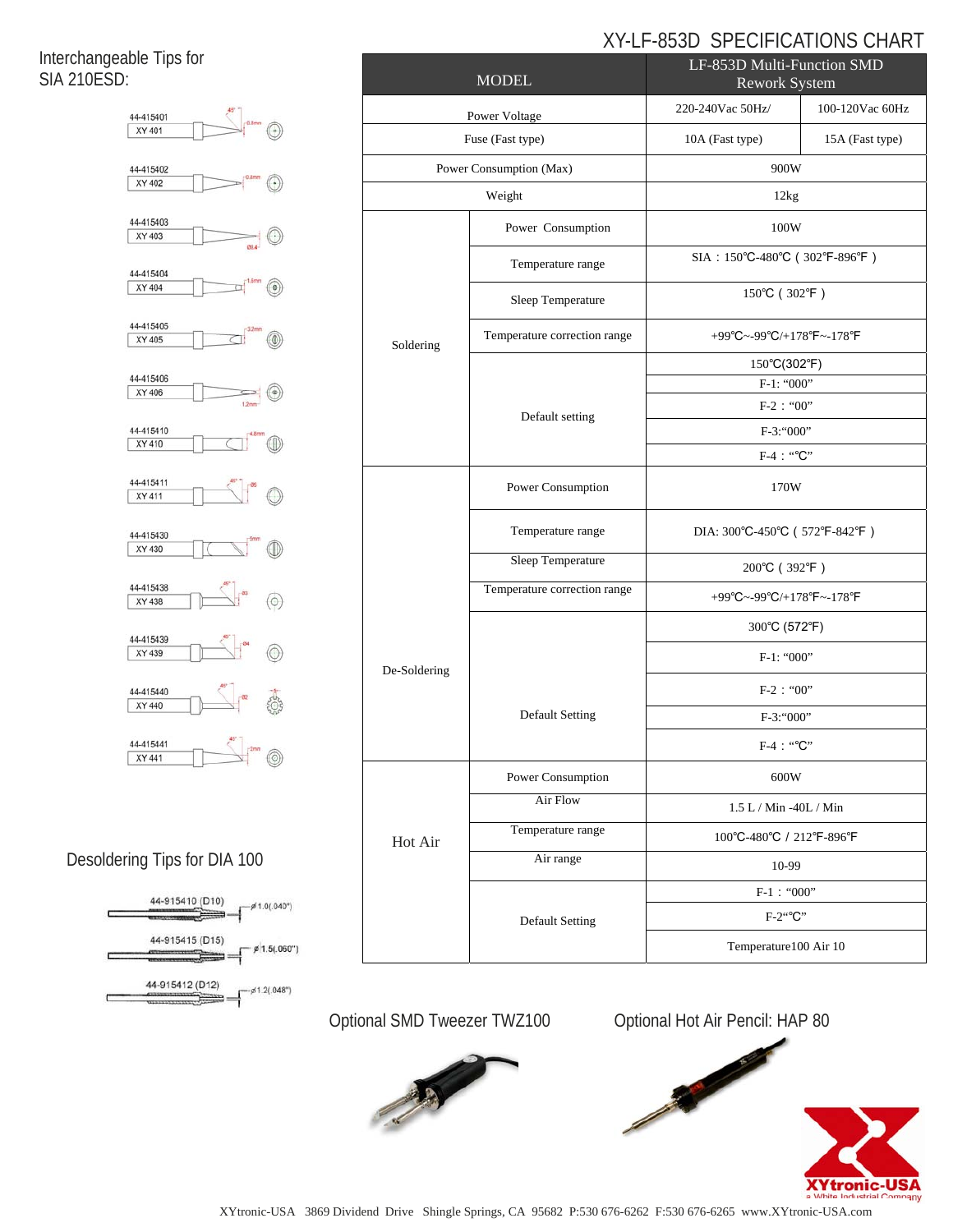Interchangeable Hot Air Nozzle Options



**XYtronic-USA provides the broadest range of soldering equipment, fume extraction products and hand tools to meet all your assembly needs.** 

Our strength lies in our temperature controlled soldering stations which make up the bulk of XYtronic-USA's sales and are a key piece of equipment for the electronics industry.